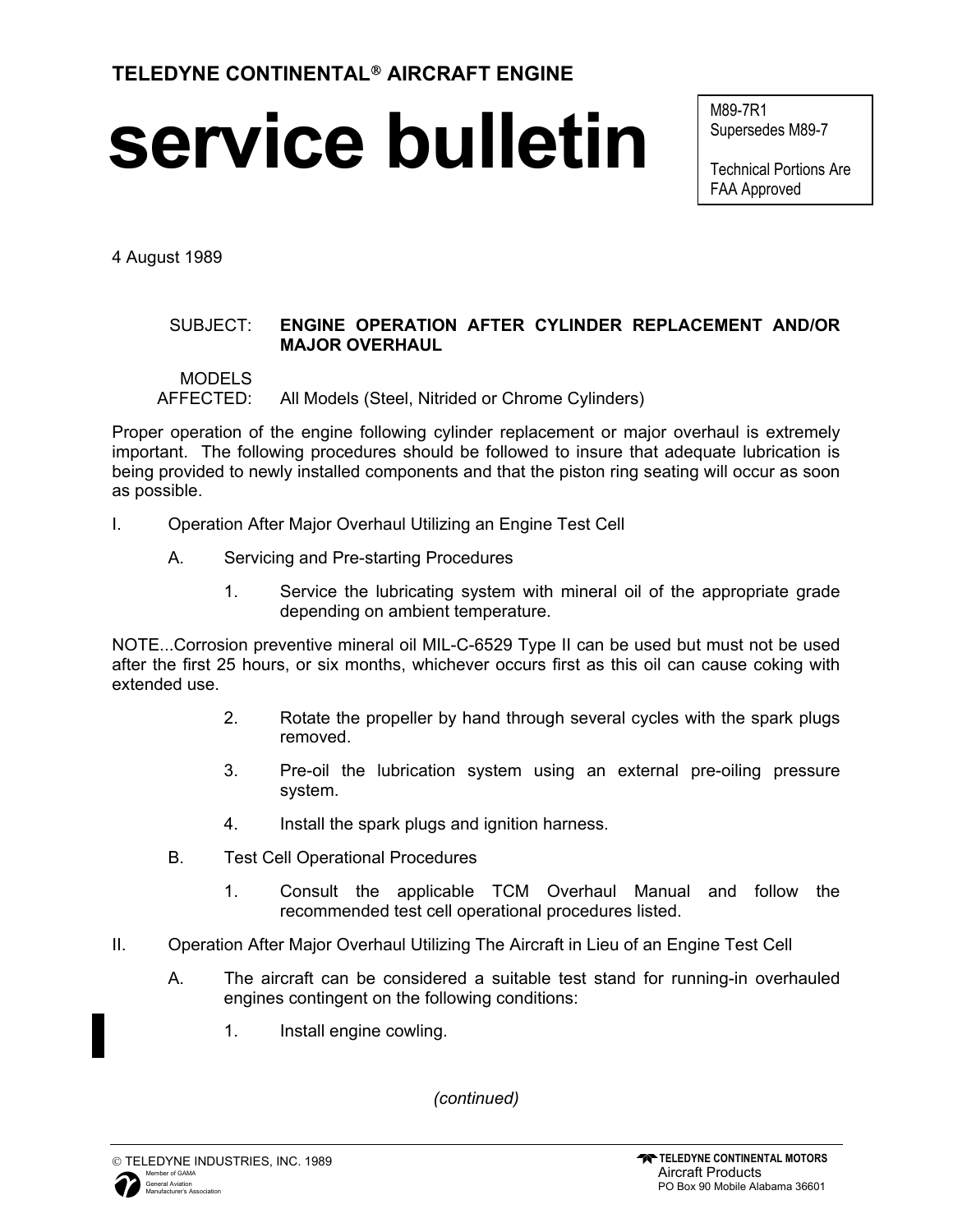2. Each cylinder should be equipped with a temperature sensing device to monitor the head temperature. If the aircraft cylinder head temperature gauge monitors one cylinder, the following precaution must be adhered to:

During ground runs do not permit monitored head temperatures to exceed 400 degrees f or oil temperature to exceed 200 degrees f.

- 3. The flight propeller may be used contingent on careful observation of cylinder temperatures. Head the aircraft into the wind for this test.
- 4. Calibration of the aircraft engine instruments must be performed.
- B. Prepare and test the engine per the procedures outlined in Paragraph I above.
- III. Engine Operation After Cylinder(s) Overhaul or Installation of New Cylinder(s)
	- A. Engine Starting and Ground Operation
		- 1. Service the engine with mineral oil of the appropriate grade depending on ambient temperature.

NOTE...Corrosion preventive mineral oil MIL-C-6529 can be used but must not be used after the first 25 hours, or six months, whichever occurs first as this oil can cause coking with extended use.

- 2. Assure that all engine and cylinder bafflings is properly installed and in good condition.
- 3. Cowl the engine. Start the engine and assure that oil pressure rises to within the specified limits within 30 seconds.
- 4. Operate the engine at 750 RPM for one minute, gradually increasing toward 1000 RPM in three minutes. Check the magneto circuit for grounding prior to a normal shut-down. Allow the engine to cool adequately and then make a visual inspection for any irregularities.

*(continued)*